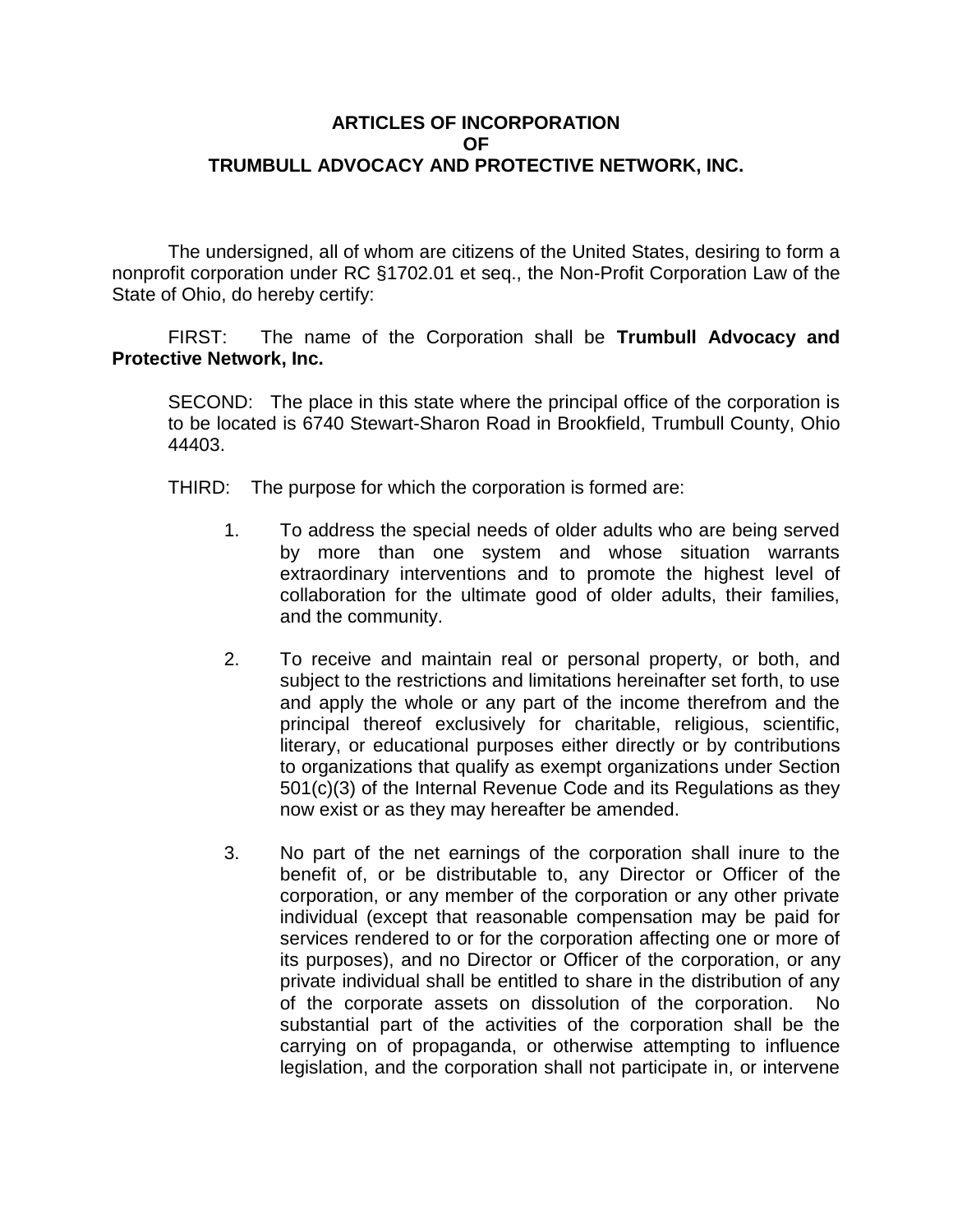in (including the publication or distribution of statements) any political campaign on behalf of any candidate for public office.

- 4. The corporation shall distribute its income for each taxable year at such time and in such manner as not to become subject to tax on undistributed income imposed by Section 4942 of the Internal Revenue Code of 1986, or corresponding provisions of any subsequent federal tax laws.
- 5. The corporation shall not engage in any act of self-dealing as defined in Section 4941(d) of the Internal Revenue Code of 1986, or corresponding provisions of any subsequent federal tax laws.
- 6. The corporation shall not retain any excess business holdings as defined in Section 4943(c) of the Internal Revenue Code of 1986, or corresponding provisions of any subsequent federal tax laws.
- 7. The corporation shall not make any investments in such manner as to subject it to tax under Section 4944 of the Internal Revenue Code of 1986, or corresponding provisions of any subsequent federal tax laws.
- 8. The corporation shall not make any taxable expenditures as defined in Section 4945(d) of the Internal Revenue Code of 1986, or corresponding provisions of any subsequent federal tax laws.
- 9. Notwithstanding any other provision of these Articles of Incorporation, the corporation shall not conduct or carry on any activities not permitted to be conducted or carried on by an organization exempt from taxation under Section 501(c)(3) of the Internal Revenue Code and its Regulations as they now exist or as they may hereafter be amended, or by an organization, contributions to which are deductible under Section 170(c)(2) of the Internal Revenue Code and Regulations as they now exist or as they may hereafter be amended.
- 10. Upon the dissolution of the corporation, the Board of Directors shall, after paying or making provision for the payment of all of the liabilities of the corporation, dispose of all of the assets of the corporation exclusively for the purposes of the corporation in such manner, or to such organization or organizations organized and operated exclusively for charitable, educational, religious, or scientific purposes as shall at the time qualify as an exempt organization or organizations under Section 501(c)(3) of the Internal Revenue Code of 1986 (or the corresponding provision of any future United States Internal Revenue Law), as the Board of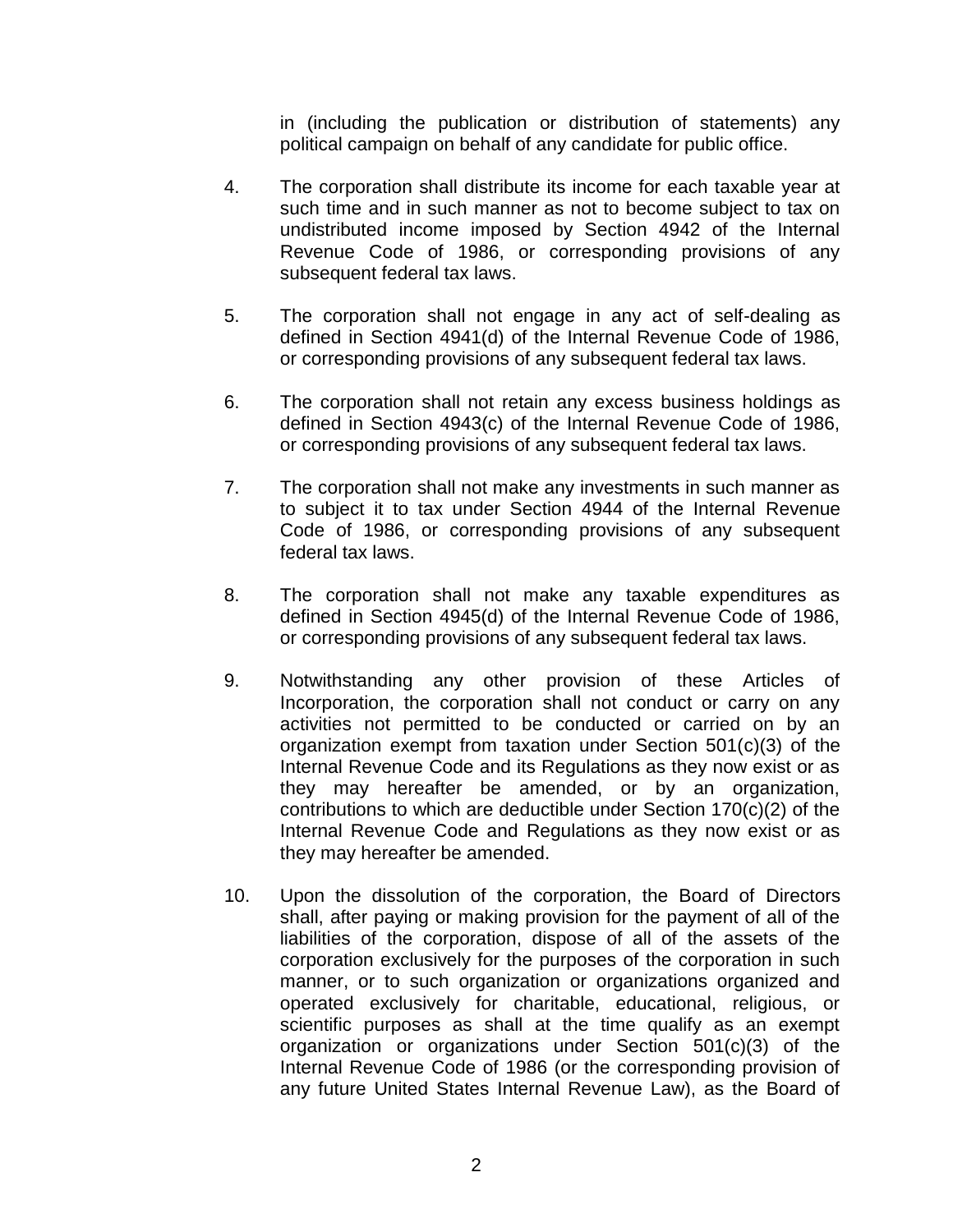Directors shall determine. Any of such assets not so disposed of shall be disposed of by the Court of Common Pleas of the county in which the principal office of the corporation is then located, exclusively for such purposes or to such organization or organizations, as said Court shall determine, which are organized and operated exclusively for such purposes.

FOURTH: The name and addresses of the persons who are the initial Directors of the corporation are as follows:

| Name                   | <b>Address</b>                                       |
|------------------------|------------------------------------------------------|
| Douglas A. Burkhardt   | 45 North Road<br>Niles, Ohio 44446                   |
| Janet E. Schweitzer    | 220 West Market Street<br>Warren, Ohio 44481         |
| Donald W. Emerson, Jr. | 4076 Youngstown Road-Suite 101<br>Warren, Ohio 44484 |

FIFTH: No part of the net earnings of the corporation shall inure to the benefit of, or be distributable to its members, directors, officers, or other private persons, except that the corporation shall be authorized and empowered to pay reasonable compensation for services rendered and to make payments and distributions in furtherance of the purposes set forth in Article Third hereof. No substantial part of the activities of the corporation shall be the carrying on of propaganda, or otherwise attempting to influence legislation, and the corporation shall not participate in, or intervene in (including the publishing or distribution of statements) any political campaign on behalf of any candidate for public office. Notwithstanding any other provision of these articles, the corporation shall not carry on any other activities not permitted to be carried on (a) by a corporation exempt from federal income tax under Section 501(c)(3) of the Internal Revenue Code of 1954 (or the corresponding provision of any future United States Internal Revenue Law) or (b) by a corporation, contributions to which are deductible under Section  $170(c)(2)$  of the Internal Revenue Code of 1954 (or the corresponding provision of any future United States Internal Revenue Law).

SIXTH: Upon the dissolution of the corporation, the Board of Directors shall, after paying or making provisions for the payment of all of the liabilities of the corporation, dispose of all of the assets of the corporation exclusively for the purposes of the corporation in such manner, or to such organization or organizations organized and operated exclusively for charitable, educational, religious, or scientific purposes as shall at the time qualify as an exempt organization or organizations under Section 501(c)(3) of the Internal Revenue